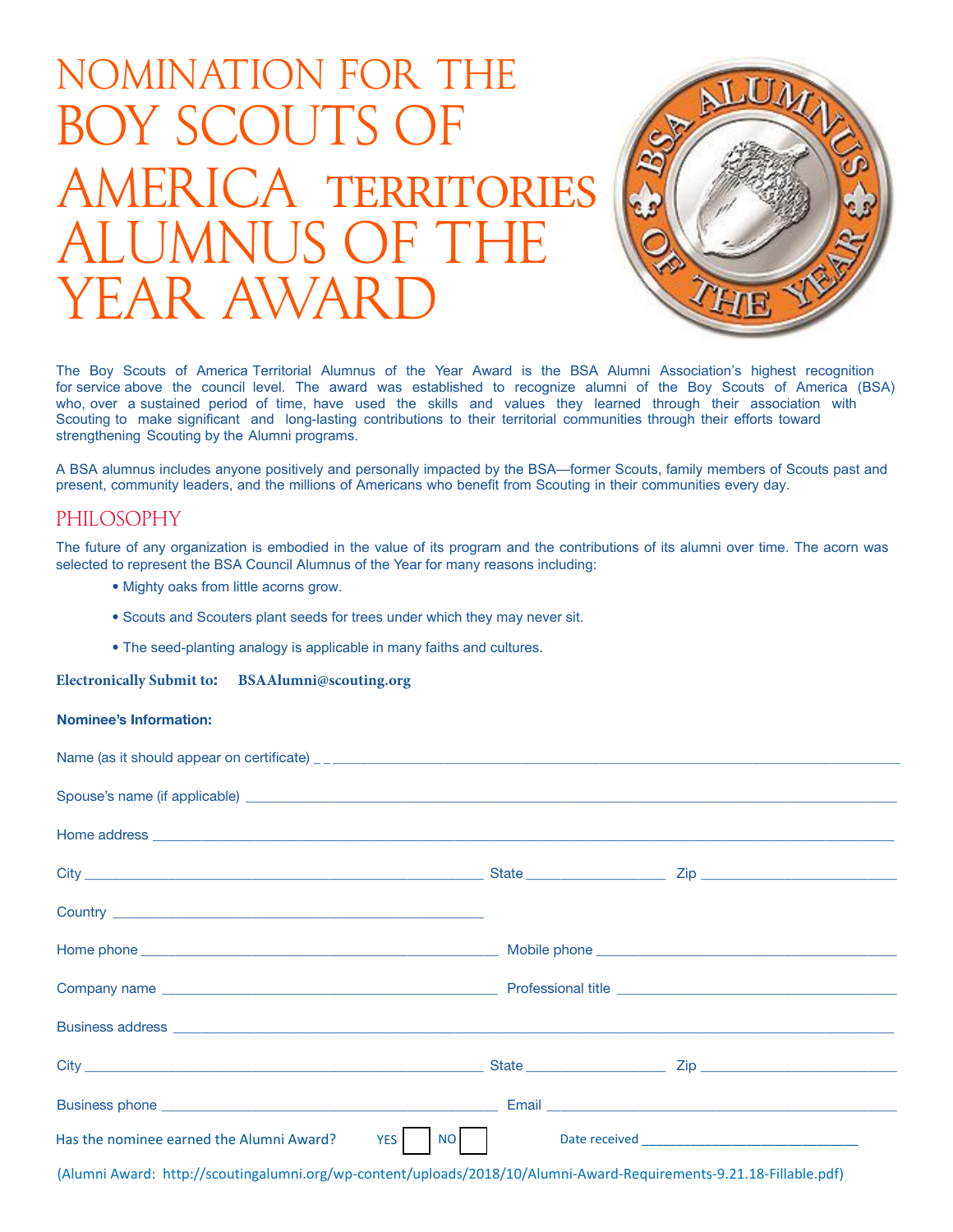### **Nominator's Information:**

| <b>Criteria and Consideration for Selection</b>                                                                                                                                                                                                                                                                                                                                                                                |  |
|--------------------------------------------------------------------------------------------------------------------------------------------------------------------------------------------------------------------------------------------------------------------------------------------------------------------------------------------------------------------------------------------------------------------------------|--|
| • The Nominee represents the National Service Territory                                                                                                                                                                                                                                                                                                                                                                        |  |
| • Council Alumni Committee Chair approval <u>example and the contract of the contract of the contract of the contract of the contract of the contract of the contract of the contract of the contract of the contract of the con</u>                                                                                                                                                                                           |  |
| . Nominee is an adult Scouting alumnus who meets the current membership standards of the BSA.<br>YES NO                                                                                                                                                                                                                                                                                                                        |  |
|                                                                                                                                                                                                                                                                                                                                                                                                                                |  |
| <b>SCOUTING ALUMNI CONTIBUTIONS</b>                                                                                                                                                                                                                                                                                                                                                                                            |  |
| Please describe how the Nominee has contributed significantly to the promotion and/or advancement of the BSA above the Council level<br>through Alumni efforts over a sustained period of time through word and/or deed. Include actives, leadership, and specific<br>accomplishments or impact on behalf of Scouting alumni. (Describe in 500 words or fewer.) Selection committees should weigh this 80% of<br>the selection |  |